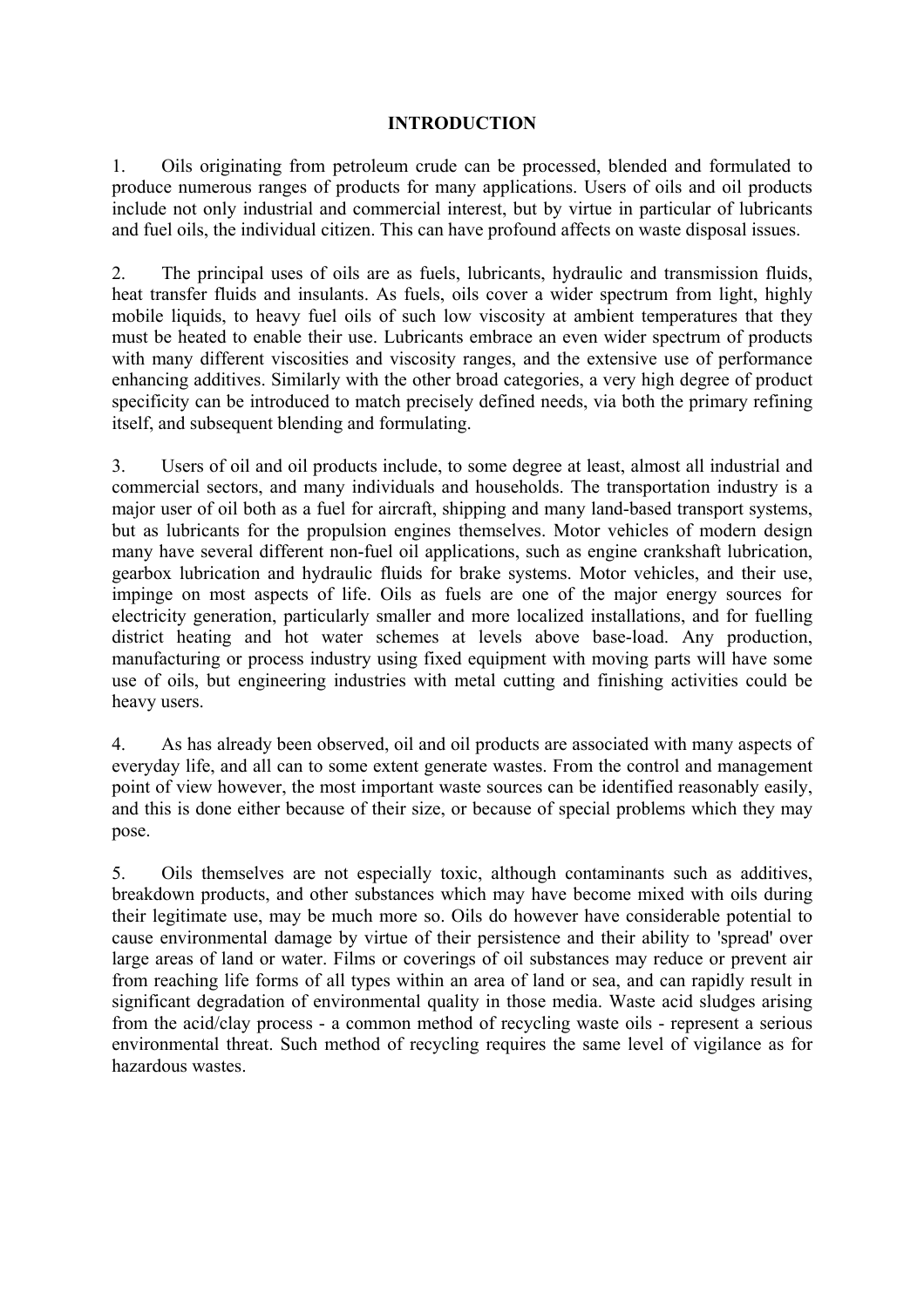#### **Sources of waste oils and oil bearing wastes**

6. A major and continuing source of waste oils is from lubrication. Lubricating oils need replacing at intervals, and whilst improved designs of engines and better oil grades may reduce the frequency of change, there is little prospect of the need for oil changes being avoided altogether. Major contributors to this market will be motor cars, commercial vehicles, aircrafts, railway locomotives and other major items of machinery. Oils from these sources will usually contain not only contamination from their use, but a variety of additives intended to improve performance.

7. Machining or cutting oils are used extensively for metal cutting, machining of components on lathes and general engineering activities. In many instances, depending on the metal being machined, oils for this purpose are used as an emulsion in water with detergents, biocides, chlorinated paraffins, halogenated and non-halogenated additives, and additives included to improve performance. The waste, the arisings of which can be substantial in volume, comprises an emulsion of typically 2-5% oil in water. The waste also may contain metal dusts, swarf, and similar contamination.

8. Tank washings and sludges from storage tanks and refineries which include those from the cleaning of oil storage tanks can contain breakdown products. Also, tank washings including marine wastes collected under the provisions of the Marpol Convention, can generate substantial volumes of waste, usually with medium to low oil contents. Typically sources would be oily bilge water, oily ballast water, water from the jetting and cleaning of tanks both on board ships and at land-based installations, and true tank-cleaning residues. The range of oils encountered in the generation of these wastes can be broad, and can include accumulated oil sludge and sediment, tank scale and even grit from grit blasting and related cleaning work.

9. Electrical power equipment, including transformers and capacitors, use particular grades of oils having low water absorption properties suitable for electrical insulation and heat transfer. In the ordinary course of events, oil used in such equipment will not need to be changed on a routine basis during the lifetime of the equipment, some equipment is "sealed for life". Special care and attention must however be given to wastes arising from such equipment, since alternative non-oil materials may have been used in some applications, these materials having quite different properties, and requiring a whole different regime of control and disposal.

10. Particular concern centres on a family of substances known as polychlorinated biphenyls (PCBs) which combine excellent insulation and heat transfer characteristics, with high stability and non-flammability. However they are environmentally extremely persistent and bio-accumulative, toxic (and a suspected carcinogen), and if burned under unsuitable conditions, will give rise to toxic products of combustion including dioxins and dibenzofurans. A number of national and international legislation agencies have developed regulations aimed specifically at this sector, and involving registration, cataloguing and routine inspection of this equipment. In some cases, this has also featured an accelerated withdrawal programme requiring equipment owners either to replace the equipment with a non-PCBs equivalent at a date earlier than its normal replacement, or to replace the PCBs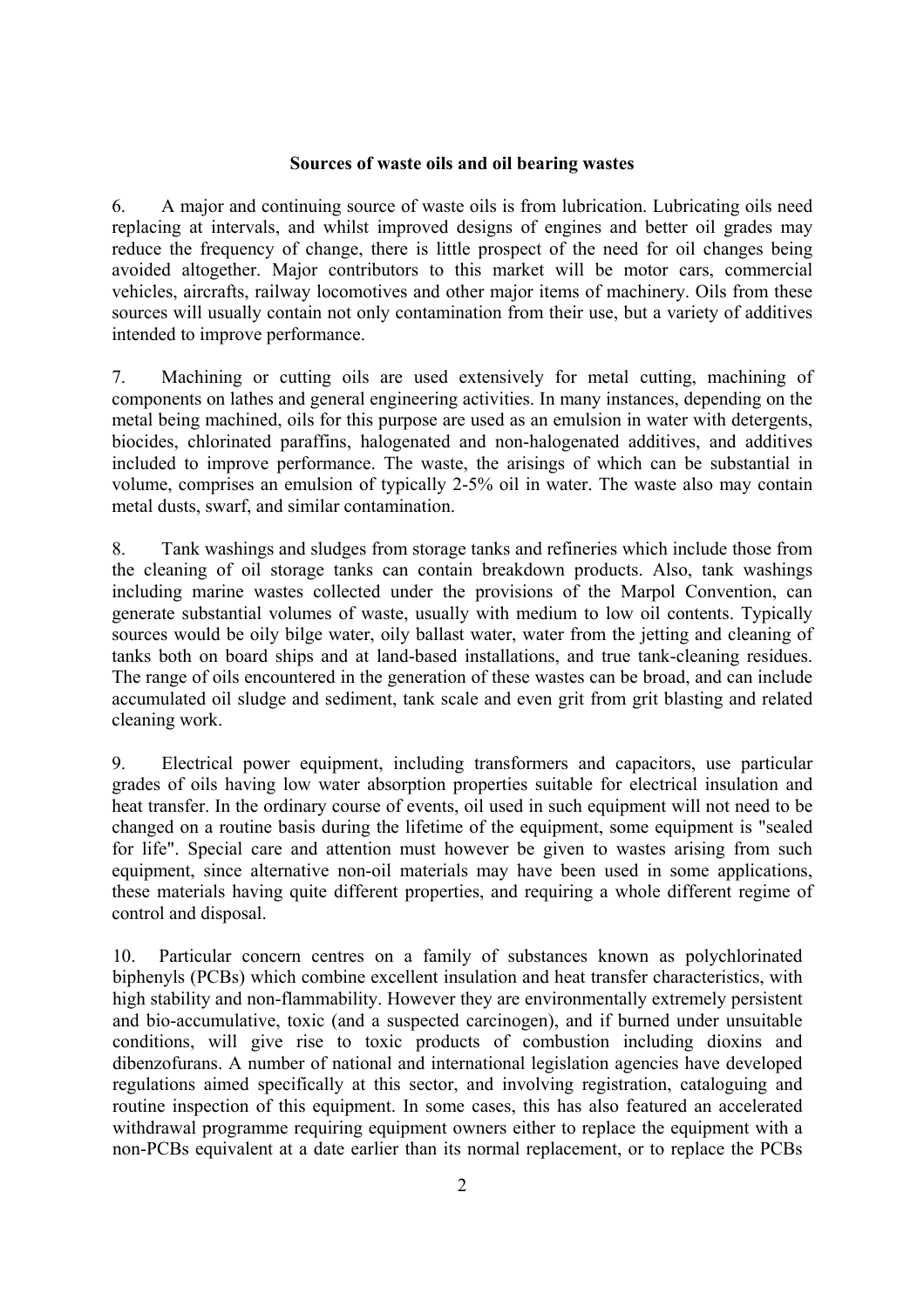liquid in the existing units. This latter practice can itself result in problems, in that the internal design of equipment such as transformers makes it difficult to remove all the PCBs, even if at a flushing stage, involving some other solvent is employed. Refilling of the transformer with another fluid (also known as 'retrofilling') can result in that fluid becoming contaminated with PCBs to an extent that it could prejudice the otherwise safe eventual disposal of that fluid. Great care is therefore required in assessing and selecting disposal options for oils derived from electrical equipment. (For details on wastes comprising or containing PCBs refer to "Technical Guidelines on Wastes Comprising or Containing PCBs, PCTs, and PBBs" SBC No.  $97/009$ )

11. There are many more specialized oils used in specific applications, and which ordinarily will not need frequent, if any, changing during the lifetime of the equipment in which they are used. Waste arisings of these categories therefore tend to be small.

#### **Options for management of wastes**

12. In general with all waste management options, there are preferred choices and hierarchies of options. Waste avoidance/minimization is the preferred choice in all appropriate cases, this including the substitution of substances by others which generate less hazardous waste. Recovery and recycling of wastes provide the next range of preferences, followed finally by those involving outright disposal.

13. As will be apparent from earlier descriptions of waste sources, oil wastes will tend to fall into one of two categories - high oil/hydrocarbon content materials, and mixtures of oil and water in which water is the major portion including emulsions. Similarly, options for dealing with wastes tend to group into those appropriate for the high oil content materials where recovery and reuse opportunities exist, and the aqueous mixtures needing some other treatment of pre-treatment approach, albeit with the possibility of subsequent reuse of a recovered fraction.

14. Waste oils with high oil contents clearly have considerable energy potential, and will be seen by many as having the potential to be used as a fuel substitute. The use as fuel of unprocessed waste oils is subject to some controls and restrictions in a few countries, but generally is not prohibited. Large quantities of waste oils therefore are used as substitute fuels, substituting for virgin fuel oils of approximately comparable characteristics. Such practice can affect the viability of alternative, recovery options, by establishing a market value for waste oils at a little below the cost of virgin material. This can render uneconomic processes such as re-refining of lubricating oils.

# **Waste Avoidance and Minimization**

15. The nature and properties of oils, and the uses to which they are consequently put, makes it unlikely that those uses can be eliminated or avoided altogether. However, improved efficiencies and practices in all areas in which oils are used should lead to significant reductions in waste generation. Improvements in the design and performance of engines result in reduced oil change frequencies, and hence a reduction in the generation of waste from these sources. However, there is an ever increasing number of engines being used.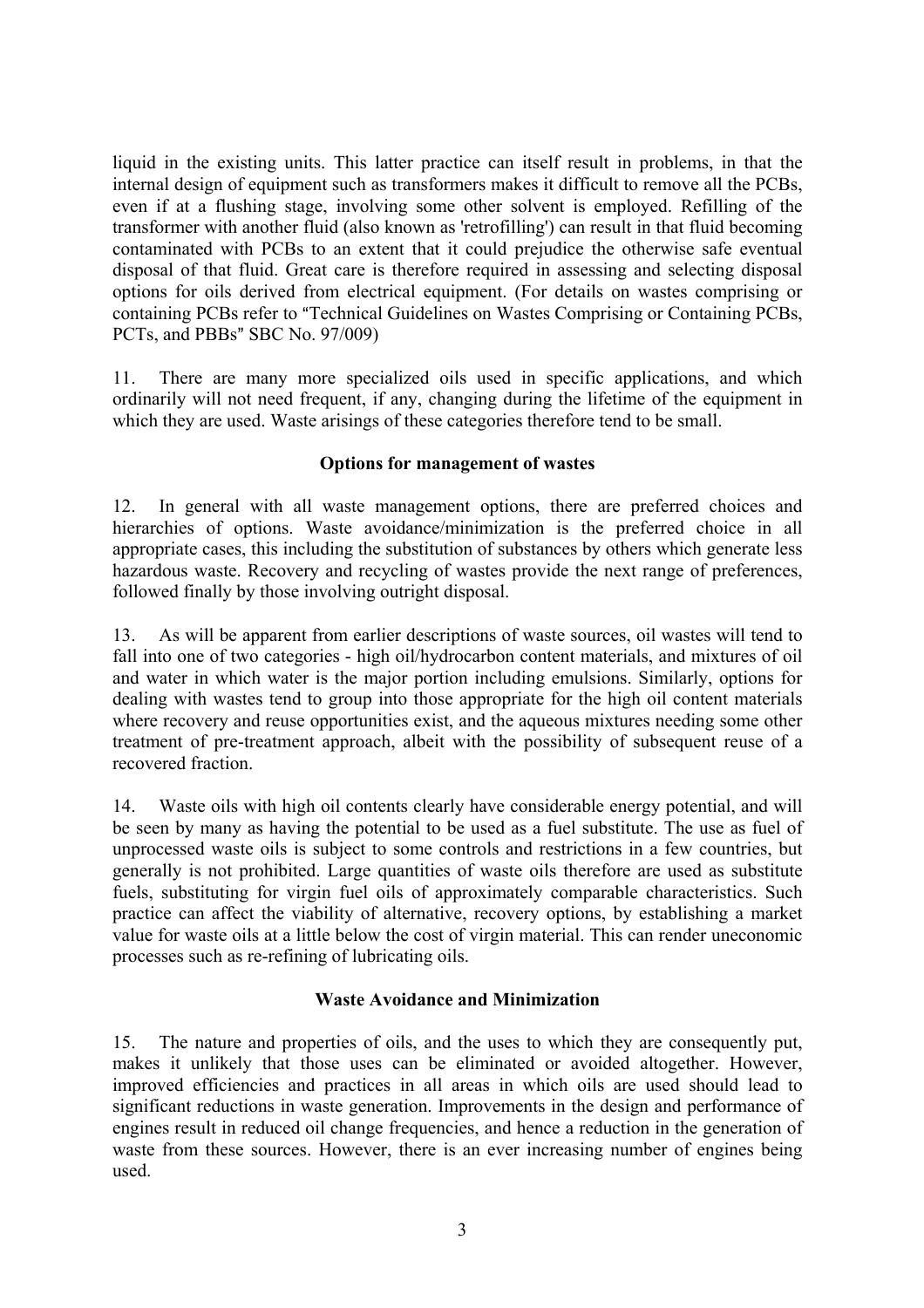16. Oil water mixtures from marine and shorebased storage tank cleaning and washing arise because of unavoidable or unplanned activities. Plants and procedures can be optimized so as to minimize the quantities of waste produced, such as using oil/water separation and recycling/reuse of water. Oil/water mixtures and in emulsion form, such as cutting oils described in paragraph 7, also can be reused to some extent, thus reducing quantities requiring disposal. Simple settlement and filtration of the used material, so as to remove abrasive material usually allows reuse many times over.

17. Oils contaminated with PCBs require special consideration. These will arise from the retrofilling of former PCBs containing units with non-PCBs substitutes, and the subsequent contamination of the substitute material by traces of PCBs remaining in the unit. It is difficult to avoid some degree of such contamination with retrofilling activities, and for this reason some authorities discourage retrofilling altogether, and seek the disposal of PCBs containing equipment and its replacement with new, non-PCBs units. Where retrofilling does take place, the need for disposal of the contaminated substitute fluid will depend upon national legislation, and the concentration of PCBs. Mineral oil used in transformers which has become cross contaminated by PCBs during processing (as a result of bad house keeping) represent a large volume of waste in this category. Processes exist for the destruction of PCBs in oils, without impairing the oil itself, and without generating significant quantities of waste.

# **Recycling and Recovery**

18. Generally, waste oils can be recovered and recycled, either directly in the case of high oil content wastes, or after some form of separation and concentration from high aqueous content materials. While certain types of waste oils, lubricants in particular, can be subjected to regeneration processes which give products of comparable quality to the original material, a large volume of waste oil is used for its energy content, as a secondary or substitute fuel.

19. Waste oils, by the nature of their use, will contain various contaminants including heavy metals, combustion by-products and substances arising from the original use (e.g. PCBs). **Regeneration processes** include steps for separation/removal of such contaminants either prior to, or as part of the overall regeneration activity. Contaminants removed in this way will become part of waste streams which must themselves be disposed in an environmentally sound manner, having full regard to relevant legislation and standards.

20. Several regeneration technologies exist, but all are comparatively expensive to operate when all safety and environmental considerations are included. Generally therefore, regeneration processes are unable to establish economic viability unless some constraints exist on the use of waste oil as a fuel (a few countries have such controls), or the oils are of a highly specialized and valuable nature, and merit regeneration on that account.

21. Apart from economic considerations, oil regeneration technologies depend to some degree on quality of waste oil and particularly in there not being significant concentrations of difficult oil products such as heavier fuel oils. The presence of such materials can seriously disrupt the technical performance of the regeneration process, and its ability to produce lubricating or similar products of sufficiently good quality.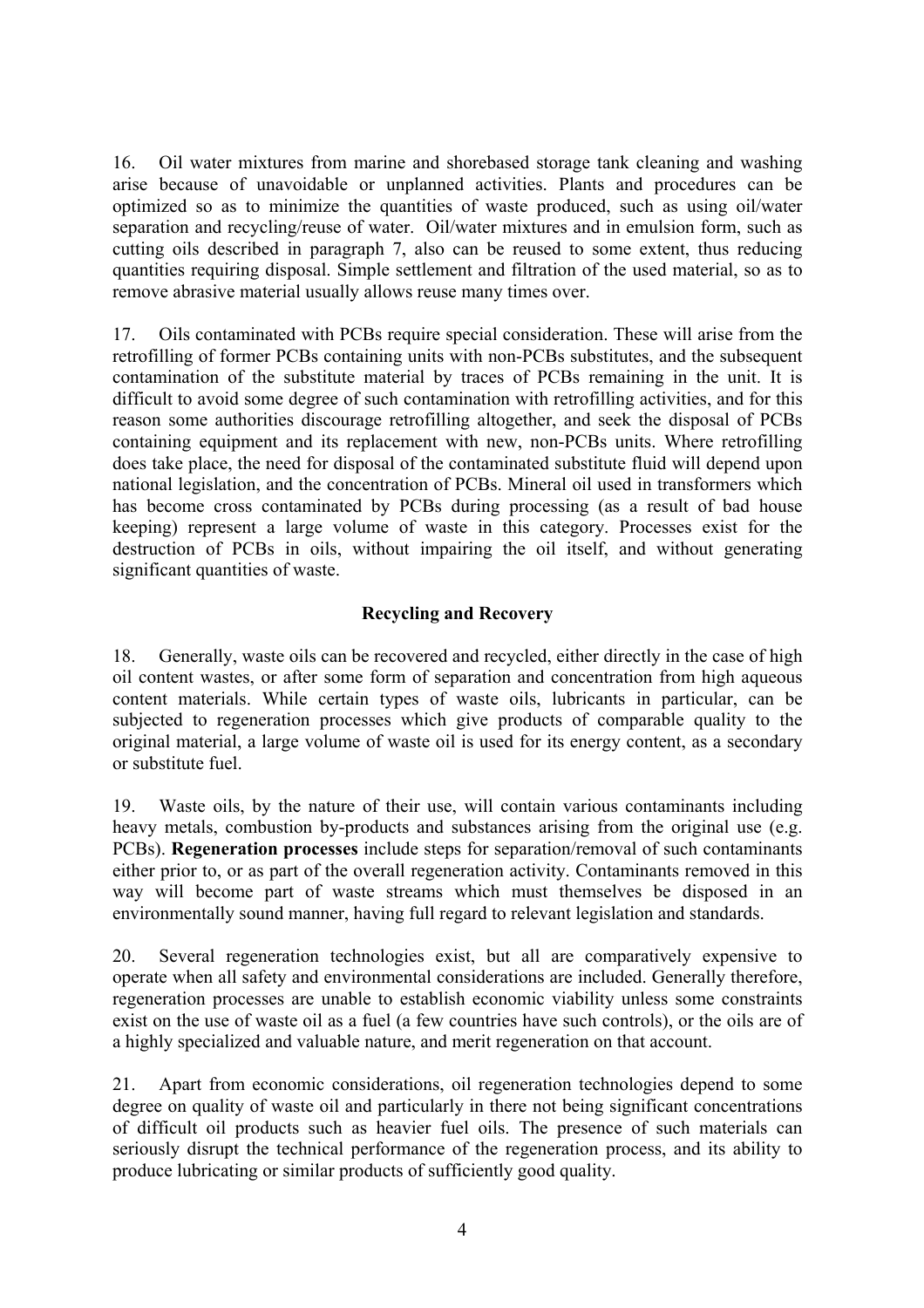22. All regeneration processes involve the application of reasonably sophisticated technology, and require care and expertise in their operation. TABLE 1 below indicates some features of these processes in terms of their energy requirements, waste generation characteristics, process chemical needs etc.

| <b>Evaluation Item</b>                 | <b>Acid/Clay</b> | <b>Vacuum</b><br><b>Distillation/Clay</b> | Vacuum<br>Distillation/<br><b>Hydrotreating</b> |
|----------------------------------------|------------------|-------------------------------------------|-------------------------------------------------|
| 1. Lube yield $a$                      | Low              | Medium                                    | Medium                                          |
| 2. Bright stocks $b$                   | Recovered        | Lost                                      | Lost                                            |
| 3. Utilities <sup>c</sup>              | Low              | Low                                       | High                                            |
| 4. Overall energy <sup>d</sup>         | High             | Low                                       | Medium                                          |
| 5. Hazardous<br>chemicals <sup>e</sup> | Sulphuric Acid   | Caustic                                   | Caustic                                         |
| <b>Waste Streams</b>                   |                  |                                           |                                                 |
| 6. Acid Sludge                         | Most             | None                                      | None                                            |
| 7. Oily Clay                           | Most             | Some                                      | None                                            |
| 8. Caustic sludge or<br>spent caustic  | None             | Some                                      | Some                                            |
| 9. Process water                       | Low              | Medium                                    | High                                            |

 **Table 1** 

- <sup>a</sup> *Lube yield*: The oil yield in the acid/clay process is low because of losses to the acid sludge. The two distillation processes do not recover bright stocks and this is reflected in their moderate lube oil recovery.
- <sup>b</sup> *Bright stocks*: Bright stocks are recovered only in the acid/clay process. This process would be favoured in the unusual situation where used oils contain extremely high proportions of bright stocks.
- <sup>c</sup> *Utilities***:** 'Utilities' refers to the total external energy requirement (power plus fuel).
- $\alpha$ <sup>d</sup> **Overall energy**: This is total external energy (utilities) plus potential energy lost in non-recovered oils.
- <sup>e</sup>*Hazardous chemicals*: In the acid/clay process, the operators are exposed to the risk of handling sulphuric acid and the resulting acid sludge. All three processes expose the operators to possible chemical burns.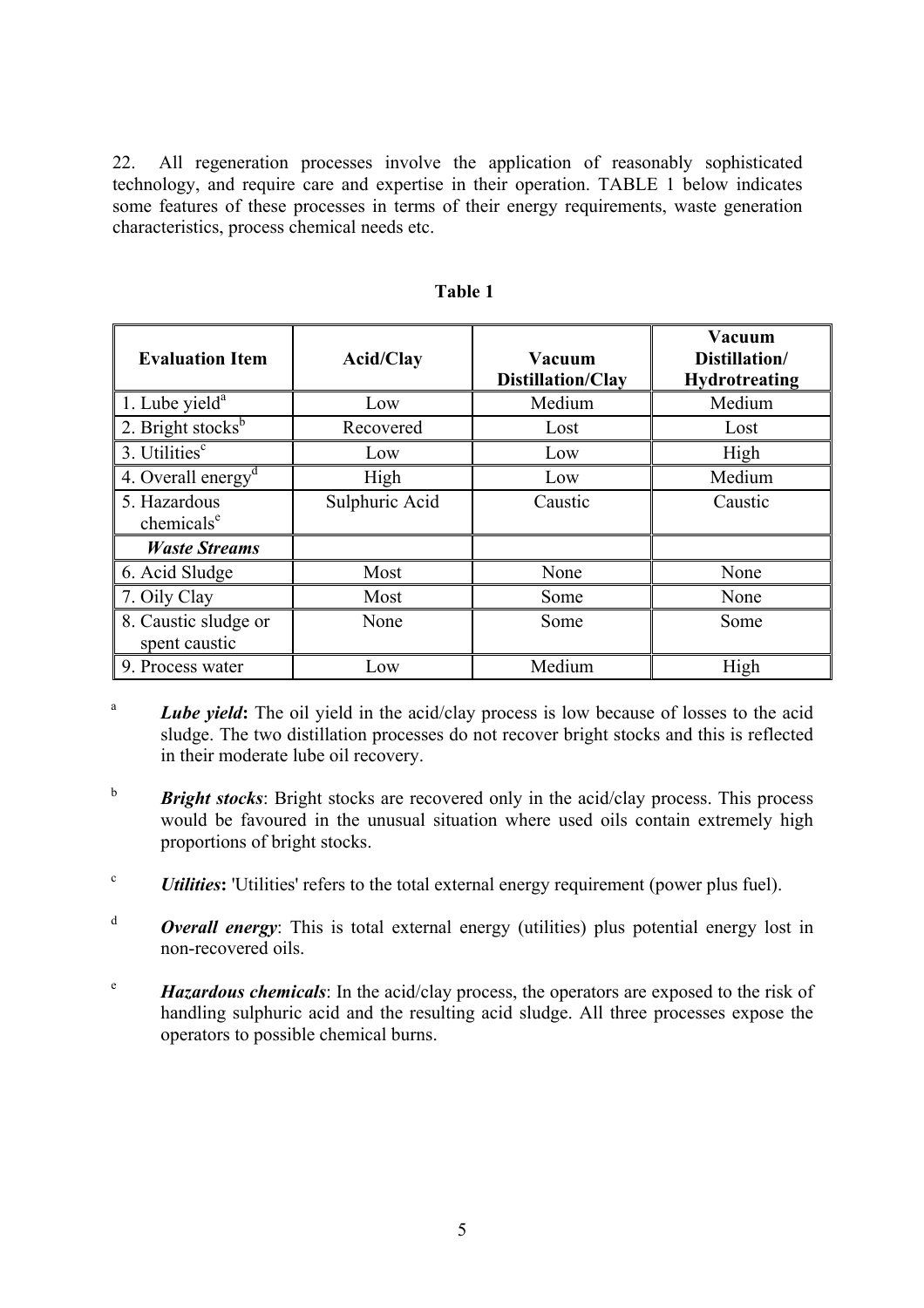23. As the next option to regeneration, recovery of oils centre principally upon its use as a *fuel*. The inherent high energy content of some waste oil streams may encourage their direct use as fuels, without any pre-treatment and processing, and without any quality control or product specification. Such direct uses do not constitute good practice, unless it can be demonstrated that combustion of the waste can be undertaken in an environmentally sound manner.

24. Normally, waste oils for use as fuel need to be subjected to at least rudimentary treatment involving some form of settlement to remove sludges and suspended matter. Simple treatment of this type can improve substantially the quality of the material by removing sludges and suspended matter, heavy metals and carbon.

25. Although much waste oil used as a secondary fuel receive only such basic pretreatment, every encouragement should be given to measures which improve the quality and control of this type of activity. Where fuels are to be marketed broadly it is certainly desirable that waste oils are subjected to both source and quality screening, and that products are supplied to a specification, even if only rudimentary. Where activities of this type are subject to a licence, permit or authorization system, conditions should be specified to ensure that a minimum level of control is established, and that equipment for blending, separation etc. is provided, used when necessary and maintained properly.

26. The fact that waste oil can often be readily used as a substitute fuel oil will tend to give it a market value a little below premium quality new fuel oils. That market value will apply equally to oils which could be subjected to regeneration processes, thereby establishing what is in effect a minimum raw material feedstock price for regeneration processes. Regenerated products such as lubricants cannot usually command prices higher than premium quality new materials - in fact they would usually sell for somewhat less. Thus, regeneration processes are constrained both by feedstock and product prices dictated by oil product prices generally, and the margin between feedstock costs and product income must cover the total regeneration process costs if the activity is to be economically viable.

# **Treatment and Disposal Options**

27. It is most unlikely that high oil content wastes will not be subject to some reuse or recovery type use although great care must be applied to those containing PCBs. However, many oil wastes are highly aqueous in nature, and are not amenable to direct recovery. Such wastes must first be subject to **treatment** to separate the waste into an oil rich fraction which may be usable in some way, and an aqueous waste stream which may require further treatment prior to final disposal. Processes of this type usually yield sludges which, along with other oil waste based sludges, have no beneficial use and will require final disposal.

28. Non-emulsified oil-water wastes may be separated by simple gravity based equipment such as interceptors, or by the use of heat and/or salts dissolved in the aqueous effluents will usually require some further treatment prior to final disposal of the liquors. Such treatment will depend upon the nature and source of the original waste, and this should be established in each case. Separation using methods which rely on gravity are rarely sufficiently efficient to remove oil from the aqueous phase sufficient to allow its discharge to rivers, the sea, or public sewers.